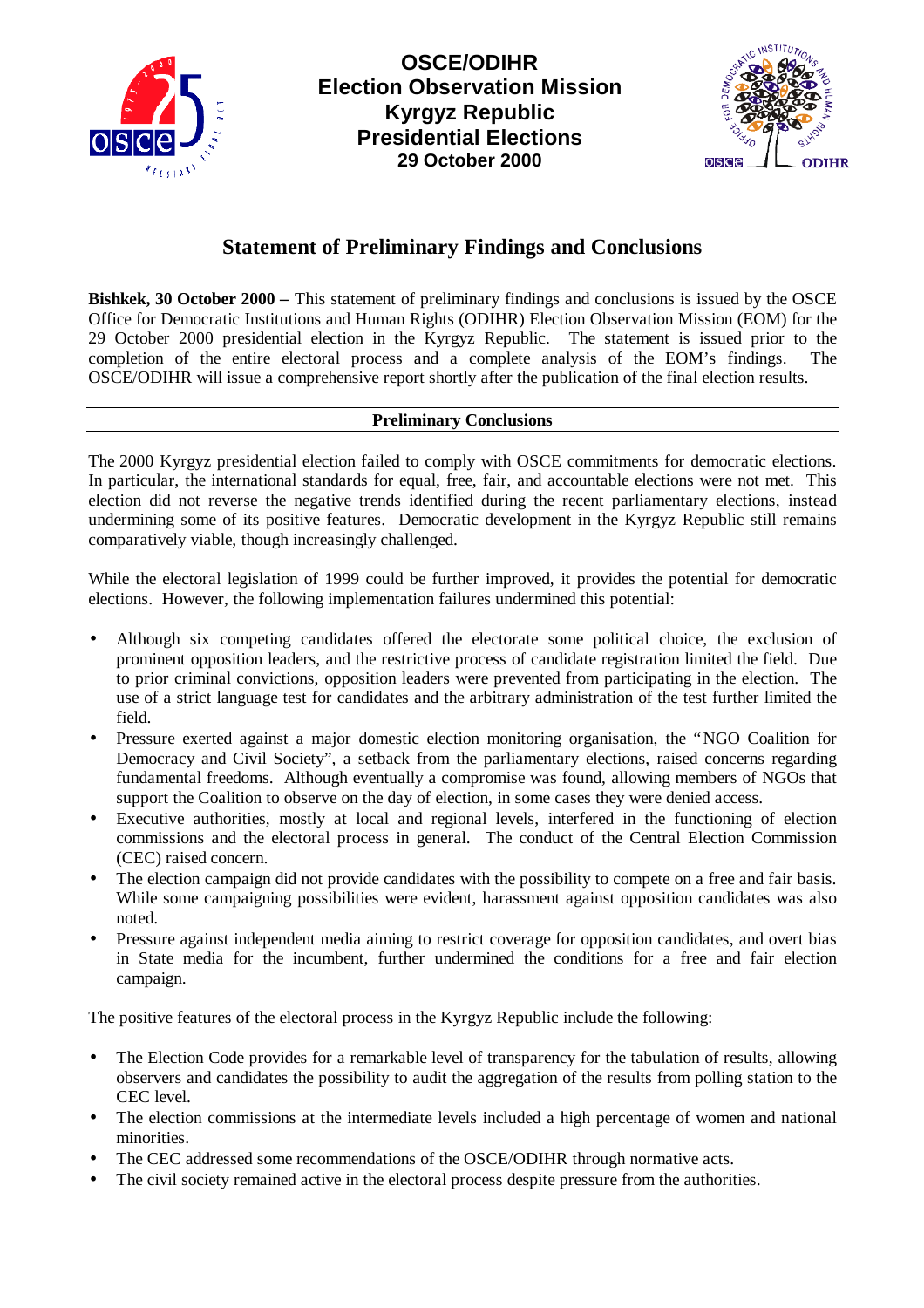On election day, in a majority of precincts observed, the voting process was administered adequately and candidates were well represented. However, irregularities, in some cases serious ones, were noted, including ballot box stuffing, voter registers marked with sets of identical signatures, and local and regional administration officials present in polling stations, often controlling the proceedings or instructing voters.

The remarkable level of transparency for the tabulation of results was marred by serious violations before the results were entered into the computerised system. These violations included, precinct protocols prepared in pencil or blank protocols signed by PEC members, protocols in some cases altered before delivery to the next level up or at the next level commissions, local and regional administration officials present during the results aggregation process, and in some cases, observers denied access to the vote counting and tabulation process.

The OSCE/ODIHR stands ready to work closely with the authorities and civil society in the Kyrgyz Republic to address the concerns identified in this statement.

#### **Preliminary Findings**

## **Background**

The 2000 presidential election took place amid debates over the constitutional legitimacy of the incumbent's third term of office, the economic course followed by the country, the future of constitutional framework, and in the aftermath of terrorist attacks in the Fergana Valley.

Despite a ruling of the Constitutional Court permitting the incumbent to run in the 2000 election, questions over the issue remained on the forefront of the political debate. Accumulated economic difficulties, corruption, abject poverty, and ineffective use of foreign loans as well as implementation of social and economic reforms, were largely attributed to the incumbent by opposition candidates. The authorities, on their side, blamed the opposition for destabilising the country in the midst of a threat to its territorial integrity.

Some candidates urged that the constitutional framework of the country required amendments to move towards a stronger parliamentary system from the current presidential one. The authorities strongly rebuffed any such suggestion.

## **Legislative Framework**

In May 2000, the OSCE/ODIHR submitted to the Kyrgyz authorities concerns regarding the legislative framework for the 2000 presidential elections. While the electoral legislation was amended prior to the February 2000 parliamentary elections providing the potential for increased competition and increased role for civil society in the political process, the OSCE/ODIHR recommended further improvements in the following areas that was not addressed for this election:

- **Election commissions** at all levels failed to ensure pluralist representation, and the appointment of the Chairman of the Central Election Commission (CEC) by the President of the Republic who is also a candidate raised serious concerns;
- **Candidate registration** requirements are less than fair and they can be de-registered on unreasonable grounds;
- **Campaigning** conditions may be unequal;
- **Voting** procedures are deficient in parts; and
- Electoral **disputes resolution** process is complex and unfair.

Some of the other recommendations were addressed. The OSCE/ODIHR also cautioned that the conduct of elections in line with OSCE commitments is conditional not only on the improvement of electoral legislation, but also on the proper implementation and interpretation of this legislation. Regrettably, this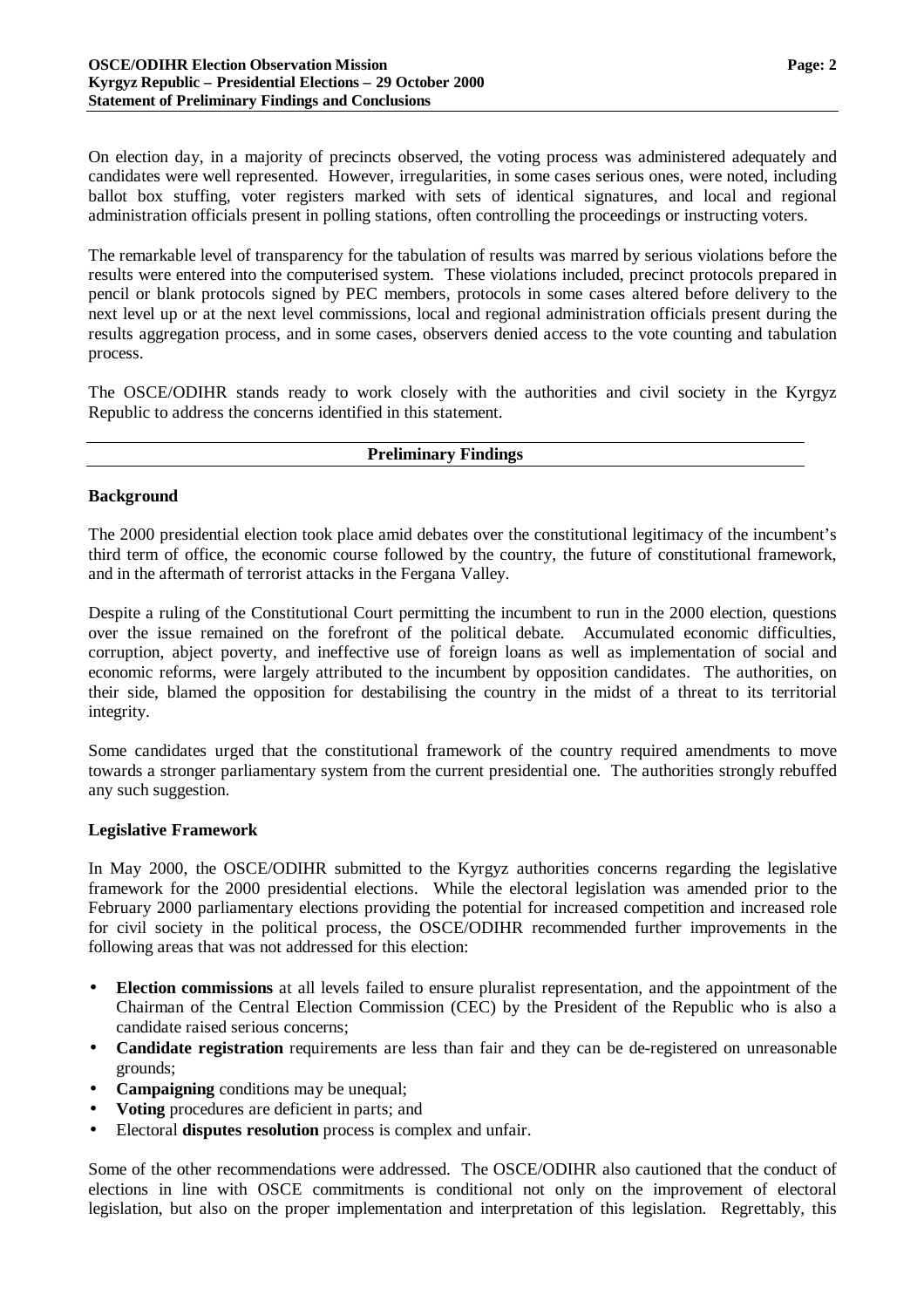warning was not heeded and the 2000 presidential elections failed even though the legislative framework could have provided for a democratic election.

#### **Election Administration**

In addition to the Central Election Commission (CEC), seven oblast (province) and Bishkek City commissions (OEC), 53 rayon (district) and smaller city commissions (REC), and 2,090 precinct election commissions (PEC) administered the election.

Women are well represented on OECs (36.1%) and RECs (37.86%) as are national minorities, 25.4% and 25.2% respectively. The equivalent figures for the PECs are not available. However, 50% of OEC members, 57% of REC members, and 50.26% of PEC members were on State or local government payroll. Notwithstanding, the representation of women and national minorities, the controlling number of commission members on government payroll is of serious concern.

The CEC often failed to respond adequately to complaints raised by opposition candidates, while readily taking action on complaints against them, at times even beyond its mandate. The CEC also neglected provisions of the Electoral Code and its own normative acts – resolutions, decisions, and regulations. More significantly, the CEC felt compelled to criticise twice a joint statement issued by three opposition candidates on 12 October, thus revealing unacceptable bias against opposition candidates.

Nonetheless, a significant positive feature of this election was the level of transparency provided in the law for the vote count and tabulation of the results. Any participant in the electoral process, from voters to observers and candidates, could audit the aggregation of the results from polling station to the CEC level. Another positive feature was a nation wide, computerised voter register and data base, supported by UNDP. However, the system still requires refinements, in particular to address duplicate and incorrect entries.

## **Registration of Candidates**

The candidate registration process unfairly limited possibilities for participation in the election. Some leading opposition leaders were prevented from participating prior to the registration process, by virtue of legal proceedings. Daniyar Usenov, the former leader of the People's Party, received a questionable criminal conviction after the parliamentary elections and was therefore ineligible to stand. Felix Kulov, another opposition leader, had a military court acquittal overturned by a higher military court and currently is facing retrial.

In addition, assessing candidates' command of the State language of the Republic is in breach of Article 25 of the International Covenant of Civil and Political Rights, ratified by the Kyrgyz Republic, and Article 5 of the OSCE Copenhagen Document. Even if it is accepted that there may be a reasonable expectation that the President of the Republic should have some knowledge of the State language, the practices of the Language Commission administering the test in fact served to arbitrarily exclude candidates from the presidential election process. This further and significantly reduced the field of candidates.

In the end, two potential candidates were disqualified on the basis of criminal convictions, eight failed the language test, and two refused to take the test. The cumulative effect of these factors was that prominent opposition leaders were denied registration. As a result, voters were offered only limited political choice even with six candidates on the ballot.

## **Domestic Monitoring Organisations**

Prior to the election, a major domestic observer group, the "NGO Coalition for Democracy and Civil Society" supported by some 170 independent NGOs, came under pressure from the CEC, the Ministry of Justice, prosecutors, and government-oriented media, in what appeared to be a co-ordinated attempt to undermine the work and credibility of the Coalition. Following the NGO Coalition's critical evaluation of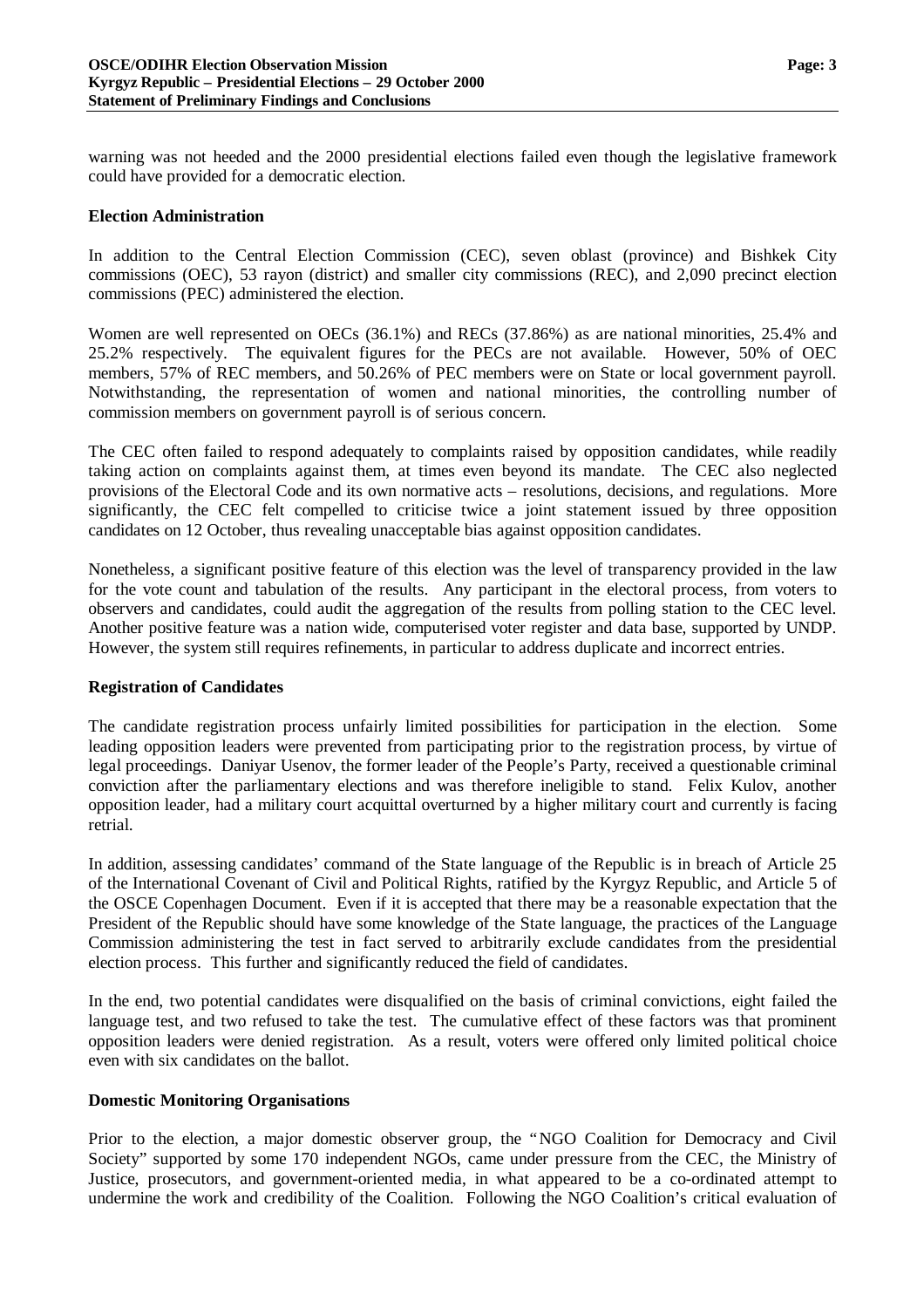the parliamentary elections, the CEC unjustifiably questioned the impartiality of the organisation and their receipt of foreign support, a common practice in societies in transition.

Eventually, the CEC and the Ministry of Justice focused on the name of the coalition, arguing that no such organisation had been registered with the Ministry of Justice. This, despite the organisation's active participation as independent observers and under the same name in the 1999 local government and 2000 parliamentary elections. The Bishkek City Prosecutor also issued two warnings to the head of the NGO Coalition for alleged illegal activities.

Finally, one week prior to election day, the CEC agreed to allow the individual NGOs supporting the Coalition and registered with the Ministry of Justice to observe the process, but not the "Coalition" as such. One such NGO – the "Public Association for Democracy and Civil Society" – using in some cases the NGO Coalition's official seal, accredited 1,950 observers in all seven oblasts. In a letter addressed to lower commissions on 26 October, the CEC equated the Public Association with the NGO Coalition and instructed lower commissions to deny them access on polling day.

The authorities' conduct in the NGO Coalition case raise serious concerns regarding the future of fundamental freedoms in the Kyrgyz Republic.

## **Election Campaign and Interference by Executive Authorities**

Candidates enjoyed some campaigning opportunities, but executive authorities' interference in the activities of opposition candidates undermined free and fair campaigning. Claims by opposition candidates appear to be well founded that local State officials and militia prevented independent meetings from taking place, limited the possibilities for public participation, and harassed participants by taking note of their attendance. Such problems were reported in Bishkek, Chui, Issyk-Kul and Jalal-Abad. In addition, State institutions intimidated some private enterprises producing legitimate campaign materials for opposition candidates.

Bishkek City council regulations adopted in July required candidates to apply to the Mayor's office to post campaign material in public places by providing a copy of the material for prior approval. According to Article 30.1 of the Election Code, only the CEC is entitled to check the content of printed campaign material. In addition to restricting the posting of campaign material to designated sites, the city provided very few public boards where candidates could post such material.

Observers received reports that officials were campaigning on behalf of the incumbent President or using their position to influence employees. For example, at a public meeting the Governor of Jalal Abad openly advocated support for the incumbent President. Furthermore, the incumbent President's campaign benefited from the use of State resources. In Bishkek, Naryn, Chui, Issyk-Kul, State employees could easily obtain leave of absence to work for the incumbent's campaign. Some of the incumbent's campaign offices were located in State administration buildings. Conversely, when State employees were accused of supporting opposition candidates, they were immediately sacked – e.g., in Alamudun Rayon.

Throughout the country, there were reports of pressure on State employees, with rayon and oblast staff compelled to support the campaign of the incumbent President. Some university lecturers were forced to campaign on behalf of the incumbent and claimed they were obliged to contribute to his campaign fund. University authorities in Bishkek, Osh, Jalal-Abad and Naryn threatened students with the loss of accommodation or failed exams if they did not vote for the incumbent.

Presidents of other countries publicly advocated support for the incumbent. Their statements were widely reported by the media in violation of Article 30.7 of the Election Code. Media also reported that the incumbent was involved in charitable acts during the campaign in violation of Article 36.5 of the Election Code. Given the timing and widespread media coverage, these donations had a bearing on the election campaign.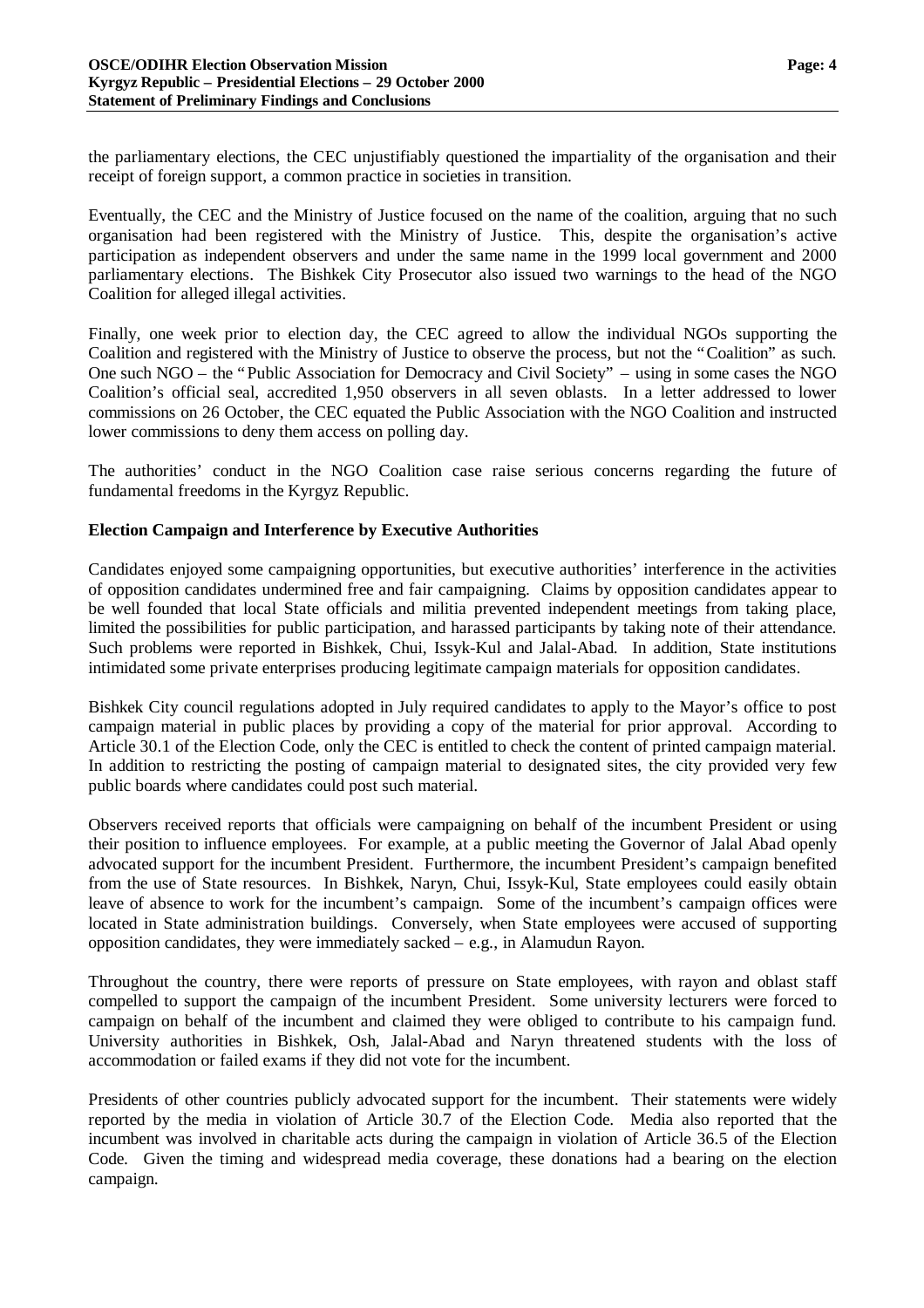#### **Media**

The media environment was characterised by an overwhelming tendency of State-owned and governmentoriented private media to exhibit an overt bias in favour of the incumbent President. When opposition candidates were mentioned, it was predominantly in negative terms. The State-owned media failed to comply with its legal obligation to provide balanced and unbiased reporting on candidates. Harassment and intimidation against private media since the parliamentary elections resulted in self-censorship and a notable decrease in the number of independent media able or willing to offer an editorial line independent of or critical of the presidency.

The monitoring results showed clear support by State-owned TV towards the incumbent President by allocating him 68.4% of air time devoted to coverage of the elections. On prime time news, the incumbent received 99.2% of air time related to the elections. The vast majority (87%) of this coverage was positive. Private TV broadcasters generally did not offer a balanced coverage of the campaign. TV Piramida, the most popular national broadcaster, offered the incumbent President 91% of its election coverage, largely ignoring other candidates. The majority of this coverage was positive in tone.

State funded newspapers *Slovo Kyrgyzstana* and *Kyrgyz Tuusu* showed clear bias in favor of the incumbent, both in space and tone of the coverage, and against the three main opposition candidates. These papers also produced some articles discrediting opposition candidates. Some private newspapers provided more coverage for the opposition candidates. *Delo No.*, for example, showed support for candidate Atambaev, devoting to him 18% of election related space, with a majority of coverage positive. *Vecherny Bishkek*, the most popular paper, openly supported the incumbent, allocating him 63% of largely positive coverage, and heavily criticizing other candidates. However, after providing a platform for opposition candidates, some private newspapers, including *Asaba*, *Respublika* and *Delo No.*, were faced with vexatious lawsuits and tax inspections as well as the State-owned distribution network at times refusing to distribute their prints.

CEC interference in the broadcasting of some TV spots resulted in even paid and free advertising time being impeded. The State broadcaster KTR refused to accept a video from candidate Atambaev. In another instance, the CEC offered editorial comments and effectively censored a Tekebaev video. The CEC acted after an alleged complaint by a small group of citizens. It ordered the TV spot changed, even going beyond the substance of the alleged complaint and insisting on the removal of images and commentary which CEC members claimed were not appropriate. Following an incident involving a campaign spot for candidate Tekebaev, the private Piramida TV declined to show any election material in the final two weeks of the campaign, further limiting opposition candidates' possibilities for campaigning.

## **Election Day**

OSCE/ODIHR observers reported from over 500 polling stations in six oblasts and the city of Bishkek, representing 25% of all polling stations around the country. The remote Batkin Oblast was not covered. In a majority of precincts observed, the voting process was administered adequately and candidates were well represented.

However, irregularities, in some cases serious ones, were noted. In Bishkek, 701 ballots were found in the ballot box before the polling station opened. Subsequent summary investigation of this case without consideration to due process of law raises serious concerns. Another case of ballot box stuffing was discovered in Osh. In Bishkek, Chui, Jalal-Abad, and Osh, voter registers were marked with sets of identical signatures in a considerable number of precincts, indicating multiple voting or ballot box stuffing. Across the country, local and regional administration officials, security personnel, and State and private enterprise officials were present in and around polling stations, often controlling the proceedings or instructing voters. In some cases, domestic observers from the "Public Association for Democracy and Civil Society" were denied access to polling stations.

The remarkable level of transparency for the tabulation of results at all commission levels represented an important achievement for this election. Within 24 hours of polling, these results were posted on the CEC